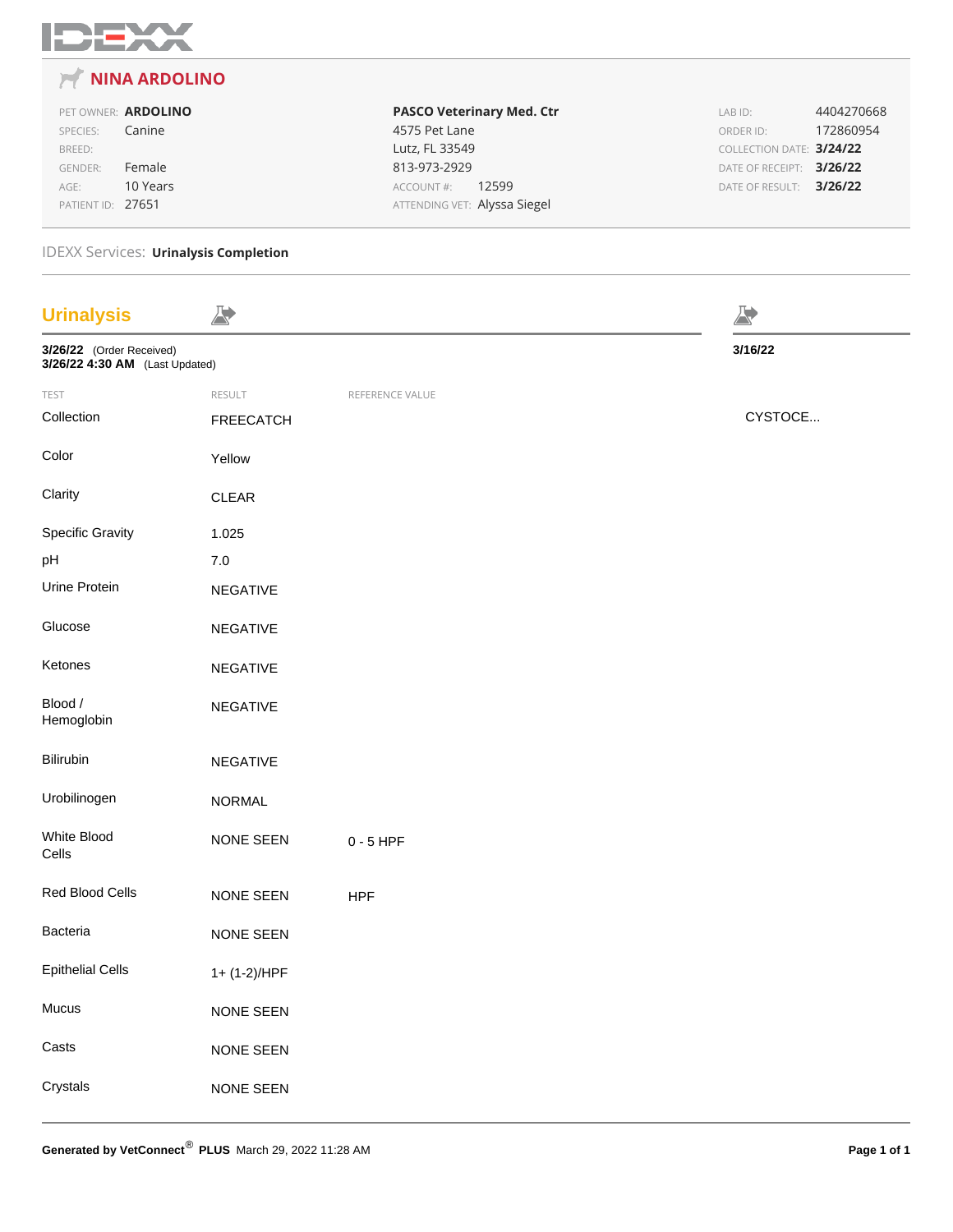

#### **NINA ARDOLINO** 戸

### PET OWNER: **ARDOLINO** SPECIES: Canine

| SEELIES.       | Callille          |
|----------------|-------------------|
| BREED:         | Doberman Pinscher |
| <b>GENDER:</b> | Female            |
| $AGE$ :        | 10 Years          |
| PATIENT ID:    |                   |

## **PASCO Veterinary Med. Ctr** 4575 Pet Lane Lutz, FL 33549 813-973-2929 ACCOUNT #: 12599 ATTENDING VET: NOT GIVEN

LAB ID: 4404273714 ORDER ID: TR2036981684900034 COLLECTION DATE: **3/17/22** DATE OF RECEIPT: **3/18/22** DATE OF RESULT: **3/24/22**

## IDEXX Services: **Complex Biopsy**

| <b>Pathology</b>                                           |                                                                                                                                                                                                                                                                                                                                                                                                                                                                                                                                                                                                                                                                                                                                                                                                                                                       |                                                                                                        |  |  |  |  |  |
|------------------------------------------------------------|-------------------------------------------------------------------------------------------------------------------------------------------------------------------------------------------------------------------------------------------------------------------------------------------------------------------------------------------------------------------------------------------------------------------------------------------------------------------------------------------------------------------------------------------------------------------------------------------------------------------------------------------------------------------------------------------------------------------------------------------------------------------------------------------------------------------------------------------------------|--------------------------------------------------------------------------------------------------------|--|--|--|--|--|
| 3/18/22 (Order Received)<br>3/24/22 7:41 AM (Last Updated) |                                                                                                                                                                                                                                                                                                                                                                                                                                                                                                                                                                                                                                                                                                                                                                                                                                                       |                                                                                                        |  |  |  |  |  |
| Images                                                     |                                                                                                                                                                                                                                                                                                                                                                                                                                                                                                                                                                                                                                                                                                                                                                                                                                                       |                                                                                                        |  |  |  |  |  |
|                                                            |                                                                                                                                                                                                                                                                                                                                                                                                                                                                                                                                                                                                                                                                                                                                                                                                                                                       |                                                                                                        |  |  |  |  |  |
|                                                            |                                                                                                                                                                                                                                                                                                                                                                                                                                                                                                                                                                                                                                                                                                                                                                                                                                                       |                                                                                                        |  |  |  |  |  |
|                                                            | <b>土 Download</b>                                                                                                                                                                                                                                                                                                                                                                                                                                                                                                                                                                                                                                                                                                                                                                                                                                     | <b>土 Download</b>                                                                                      |  |  |  |  |  |
| <b>Biopsy Source:</b>                                      | R arm amputation. Source as indicated on diagram.                                                                                                                                                                                                                                                                                                                                                                                                                                                                                                                                                                                                                                                                                                                                                                                                     |                                                                                                        |  |  |  |  |  |
| Clinical History:                                          | 21 months tumor has been growing. X-rays show total bone destruction.                                                                                                                                                                                                                                                                                                                                                                                                                                                                                                                                                                                                                                                                                                                                                                                 |                                                                                                        |  |  |  |  |  |
| Pathologist's<br>Report                                    | MICROSCOPIC DESCRIPTION:<br>The periosteum, cortical bone and medullary bone of the distal 2/3 of the radius and lesser the distal<br>ulna are severely infiltrated, expanded and effaced by a highly cellular mesenchymal neoplasm. Neoplastic<br>cells are polygonal and arranged in dense, highly cellular bundles and sheets, admixed with dense<br>irregular thin trabecular deposits of brightly eosinophilic material (osteoid) and mineralized bone.<br>Neoplastic cells have moderate amounts of eosinophilic cytoplasm. Their nuclei are irregularly oval to<br>indented with coarsely stippled chromatin and distinct nucleoli. Anisocytosis and anisokaryosis are<br>moderate, and there are occasional multinucleated neoplastic cells. Multifocal areas of necrosis and<br>hemorrhage are multifocally present throughout the neoplasm. |                                                                                                        |  |  |  |  |  |
|                                                            | MICROSCOPIC INTERPRETATION:<br>Right distal radius: Osteosarcoma<br>Mitotic count: 33 mitoses per ten HPFs<br>Margins: Excision is complete with 90+ mm margins.                                                                                                                                                                                                                                                                                                                                                                                                                                                                                                                                                                                                                                                                                      |                                                                                                        |  |  |  |  |  |
|                                                            | COMMENTS:<br>malignant neoplasm.                                                                                                                                                                                                                                                                                                                                                                                                                                                                                                                                                                                                                                                                                                                                                                                                                      | Microscopic features in the bone are consistent with osteosarcoma, which is an aggressive, osteolytic, |  |  |  |  |  |
|                                                            |                                                                                                                                                                                                                                                                                                                                                                                                                                                                                                                                                                                                                                                                                                                                                                                                                                                       |                                                                                                        |  |  |  |  |  |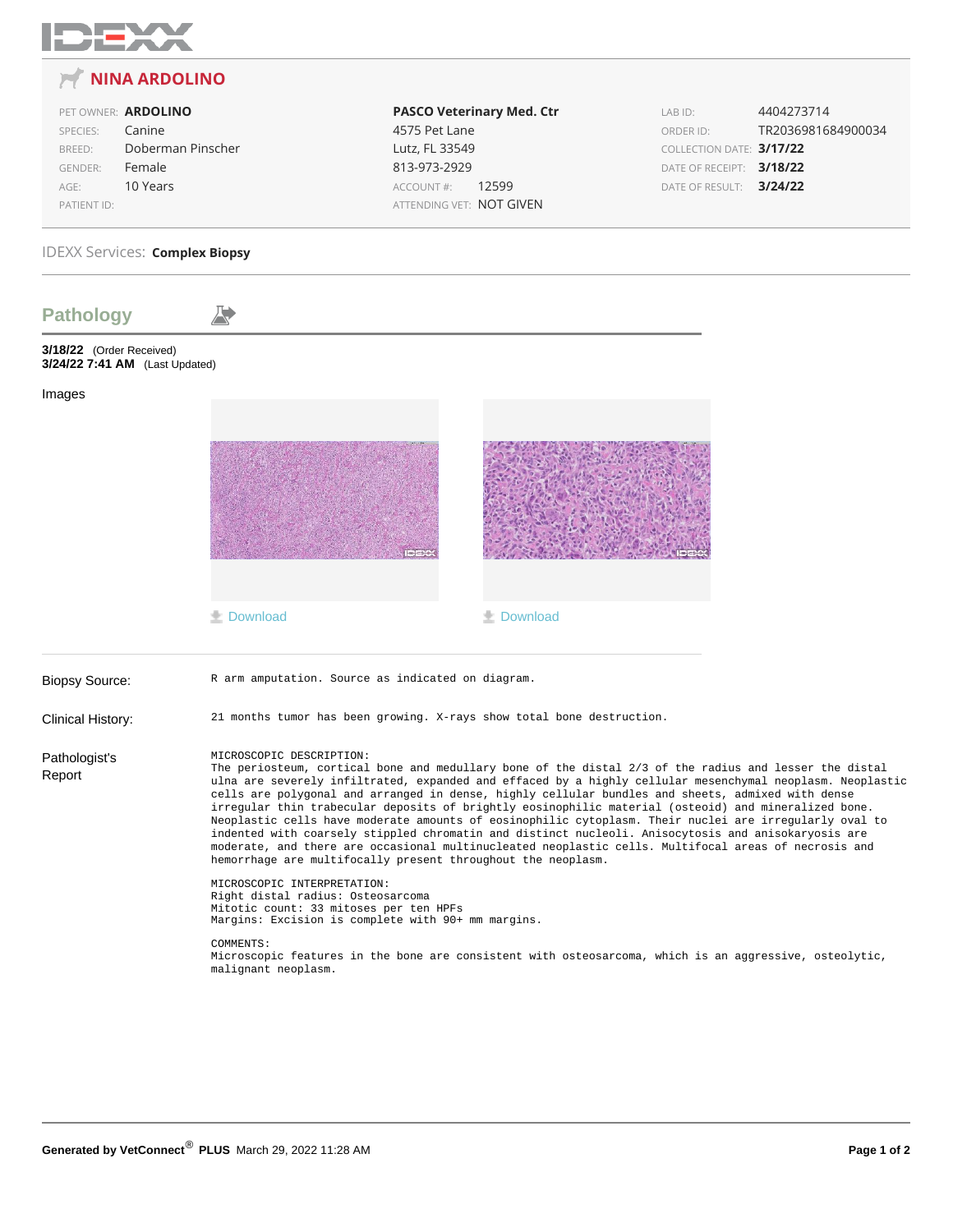

**NINA ARDOLINO** PET OWNER: **ARDOLINO** DATE OF RESULT: **3/24/22** LAB ID: 4404273714

### **Pathology (continued)**

Appendicular osteosarcomas (OSA) have very strong site preferences. The forelimbs are affected approximately twice as often as the hindlimbs. The majority occur within the distal radius, proximal humerus, proximal tibia and distal femur. Metastasis is very common and arises early in the course of the disease, although usually subclinically. Although less than 15% of dogs have radiographically detectable pulmonary or osseous metastasis at presentation, approximately 90% will die with metastatic disease, usually to the lungs, within one year when amputation is the only treatment. Metastasis via the hematogenous route is most common. OSA arising from the digits, metatarsal and metacarpal bones in dogs is rare and may carry a better prognosis compared with other appendicular locations, according to one study of 15 cases. Although the lung is the most commonly reported site for metastasis, tumor spread to bones or other soft tissue sites occurs with some frequency. Elevated serum alkaline phosphatase (ALP) has been associated with a poorer prognosis for dogs with appendicular OSA. A preoperative elevation of ALP is associated with a shorter disease-free interval and survival. Additionally, dogs that have elevated preoperative ALP values that do not return to normal within 40 days following surgical removal of the primary lesion also fail earlier from metastasis.

If clinically appropriate for your patient: DNA sequencing of the tumor tissue through FidoCure may provide additional treatment guidance (specifically mutations in DMD gene; and/or genes related the MAPK and PI3K/mTOR signaling pathways) and/or prognostic information (specifically mutations in TP53 tumor suppressor gene) for canine patients with osteosarcoma. Please visit www.fidocure.com to learn more. You can order FidoCure testing by contacting Customer Support.

#### Reference:

Withrow and MacEwen's Small Animal Clinical Oncology, 5th Ed., 2013, pp 463-503; Thompson KG, Pool RR. Tumors in Domestic Animals, 4th Ed., 2002, pp 266-283. Tremolada G., et al. Biologic behavior of primary osteosarcoma of the digits, metacarpal and metatarsal bones in dogs. Vet Comp Oncol. 2020.

Internal Interpretation ID: IXD21.1

For lab use only: Fidocure testing, block A, US code 8978; Canada code FIDO

PATHOLOGIST: Danielle R. Desjardins, DVM, MS Diplomate, American College of Veterinary Pathologists Direct: 916-267-2550 1-800-551-0998, option 1; x72550 E-mail: Danielle-Desjardins@idexx.com The patient clinical history provided on the submitted requisition was reported. Veterinarians, please contact the pathologist with any questions. Pet owners need to contact their veterinarian for case advice.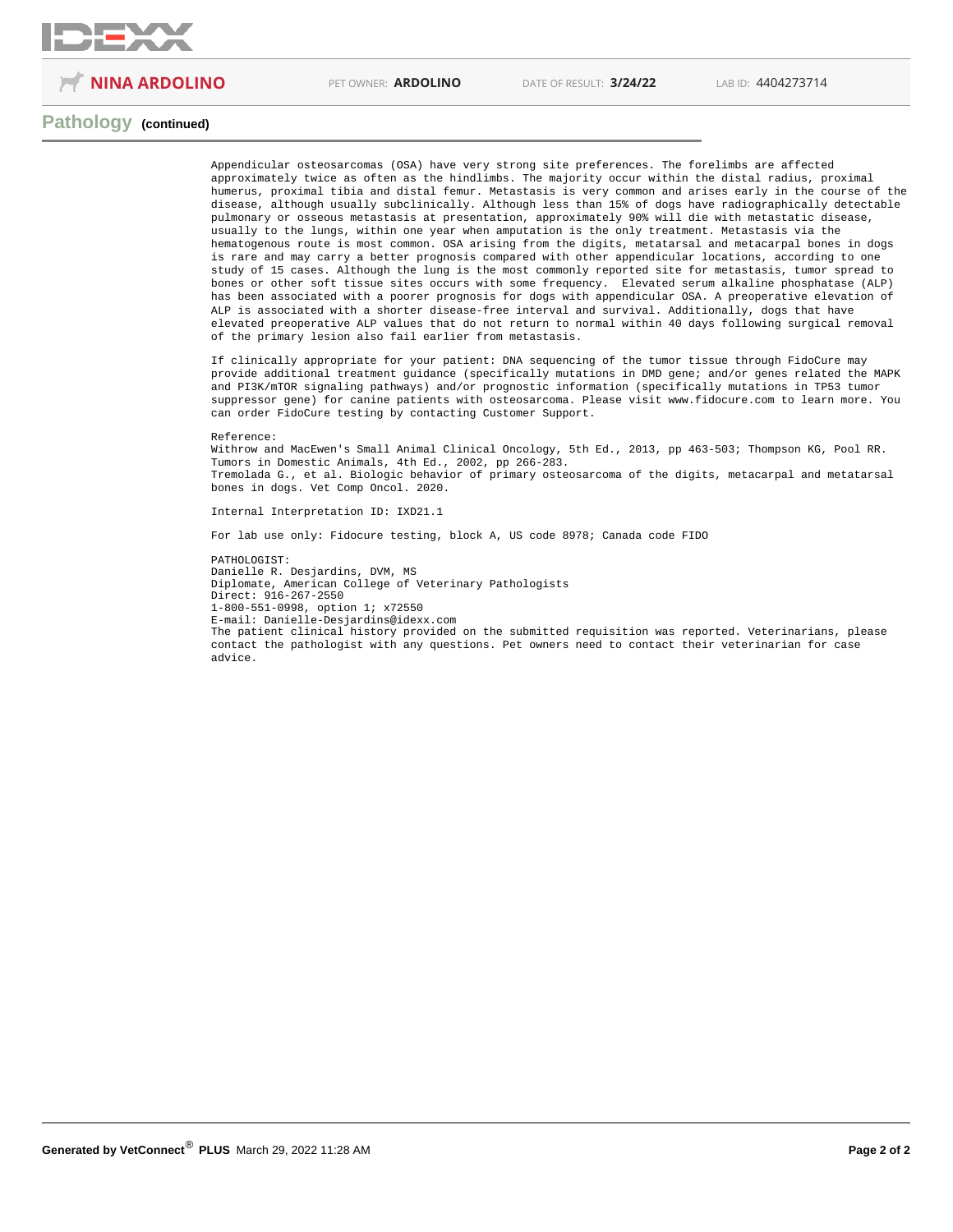

## **NINA ARDOLINO**

PET OWNER: **ARDOLINO** SPECIES: Canine BREED: GENDER: Female AGE: 10 Years PATIENT ID: 27651

**PASCO Veterinary Med. Ctr** 4575 Pet Lane Lutz, FL 33549 813-973-2929 ACCOUNT #: 12599 ATTENDING VET: Alyssa Siegel

LAB ID: 4404267052 ORDER ID: 172128148 COLLECTION DATE: **3/14/22** DATE OF RECEIPT: **3/16/22** DATE OF RESULT: **3/16/22**

IDEXX Services: **Senior Profile with Mg, Osmolality, Triglycerides, and Heartworm, SAMPLE/TEST INFO NEEDED**

## **Hematology** A) **3/16/22** (Order Received) **3/16/22 5:37 AM** (Last Updated) TEST RESULT RESULT REFERENCE VALUE RBC 7.05 5.39 - 8.70 M/µL Hematocrit 50.9 38.3 - 56.5 % Hemoglobin 16.5 13.4 - 20.7 g/dL MCV 72 59 - 76 fL MCH 23.4 21.9 - 26.1 pg **MCHC 32.4 32.6 - 39.2 g/dL** L % Reticulocyte 2.1 % **Reticulocytes** <sup>a</sup> **148 10 - 110 K/µL** H **Reticulocyte 23.7 24.5 - 31.8 pg** L **Hemoglobin** WBC 6.5 4.9 - 17.6 K/µL  $\Box$ % Neutrophils 68.9 % % Lymphocytes 14.3 % % Monocytes 7.4 % % Eosinophils 9.4 % % Basophils 0.0 % Neutrophils 4.479 2.94 - 12.67 K/µL **Lymphocytes 0.93 1.06 - 4.95 K/µL** L Н Monocytes 0.481 0.13 - 1.15 K/µL Eosinophils 0.611 0.07 - 1.49 K/µL Basophils b 0 0 - 0.1 K/µL Platelets 366 143 - 448 K/µL

a The appropriateness of the regenerative response should be evaluated considering the degree of anemia and reticulocytosis (see guidelines below).

Degree of bone marrow response (reticulocytes K/uL):<br>Mild 110-150  $110 - 150$ <br> $150 - 300$ Moderate 150-3<br>Marked >300 Marked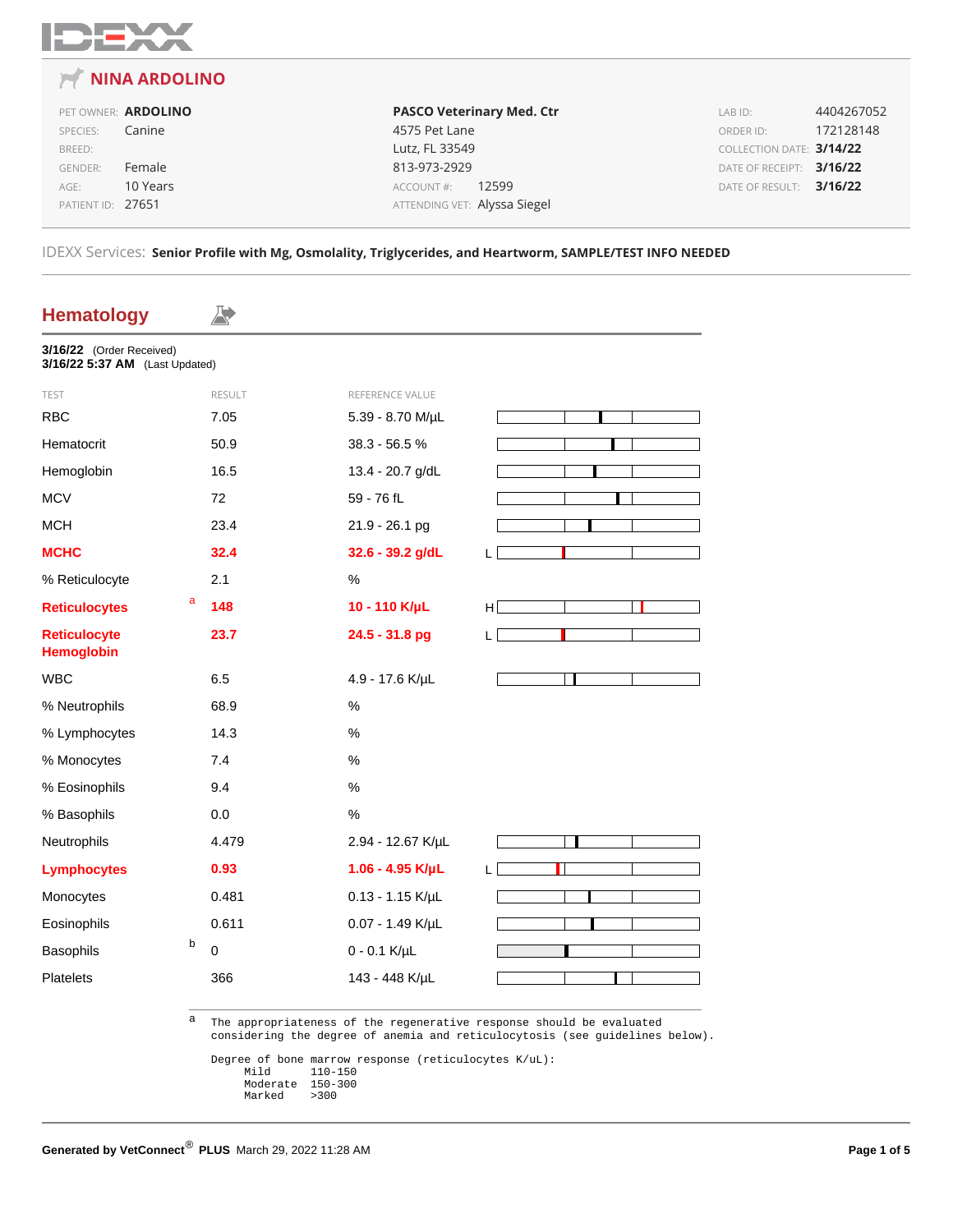

**NINA ARDOLINO** PET OWNER: **ARDOLINO** DATE OF RESULT: **3/16/22** LAB ID: 4404267052

## **Hematology (continued)**

View the VetConnect Plus Differentials for additional information.

b AUTOMATED CBC

A.

## **Chemistry**

**3/16/22** (Order Received)

| 3/16/22 5:37 AM (Last Updated)    |               |                   |    |
|-----------------------------------|---------------|-------------------|----|
| <b>TEST</b>                       | <b>RESULT</b> | REFERENCE VALUE   |    |
| <b>Glucose</b>                    | 125           | 63 - 114 mg/dL    | H  |
| a<br><b>IDEXX SDMA</b>            | 8             | $0 - 14$ µg/dL    |    |
| Creatinine                        | 0.8           | $0.5 - 1.5$ mg/dL |    |
| <b>BUN</b>                        | 17            | 9 - 31 mg/dL      |    |
| <b>BUN: Creatinine</b><br>Ratio   | 21.3          |                   |    |
| Phosphorus                        | 3.5           | 2.5 - 6.1 mg/dL   |    |
| Calcium                           | 9.5           | 8.4 - 11.8 mg/dL  |    |
| <b>Magnesium</b>                  | 2.6           | 1.8 - 2.4 mg/dL   | H  |
| Sodium                            | 152           | 142 - 152 mmol/L  |    |
| Potassium                         | 4.0           | 4.0 - 5.4 mmol/L  |    |
| <b>Na: K Ratio</b>                | 38            | $28 - 37$         | H  |
| Chloride                          | 116           | 108 - 119 mmol/L  |    |
| TCO <sub>2</sub><br>(Bicarbonate) | 17            | 13 - 27 mmol/L    |    |
| Anion Gap                         | 23            | 11 - 26 mmol/L    |    |
| <b>Total Protein</b>              | 6.5           | 5.5 - 7.5 g/dL    |    |
| Albumin                           | 2.9           | 2.7 - 3.9 g/dL    |    |
| Globulin                          | 3.6           | $2.4 - 4.0$ g/dL  |    |
| Albumin:<br><b>Globulin Ratio</b> | 0.8           | $0.7 - 1.5$       |    |
| <b>ALT</b>                        | 16            | 18 - 121 U/L      | L. |
| AST                               | 26            | 16 - 55 U/L       |    |
| <b>ALP</b>                        | 168           | 5 - 160 U/L       | H  |
| <b>GGT</b>                        | 3             | $0 - 13$ U/L      |    |
| Bilirubin - Total                 | 0.1           | $0.0 - 0.3$ mg/dL |    |
| Bilirubin -<br>Unconjugated       | 0.0           | $0.0 - 0.2$ mg/dL |    |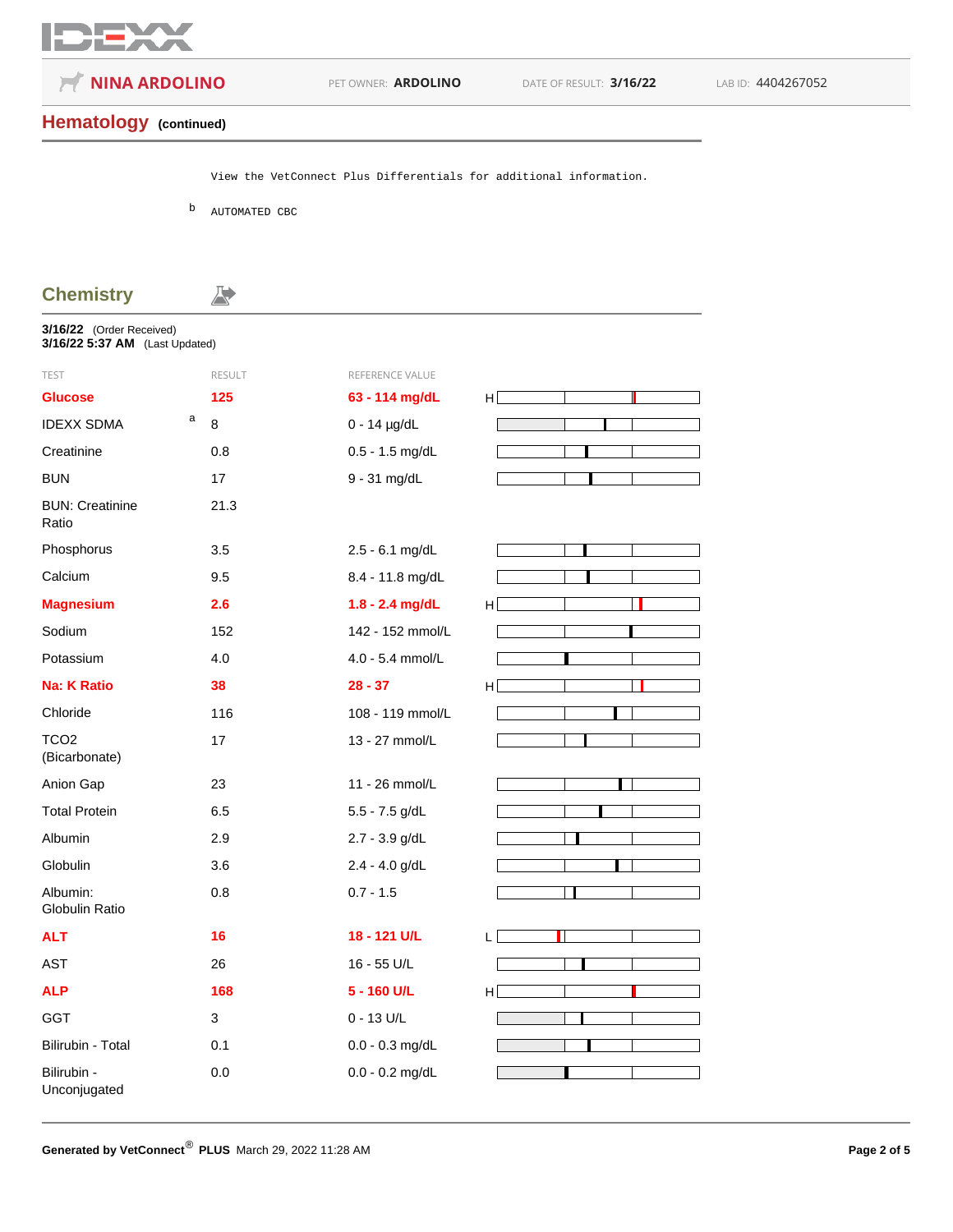

**NINA ARDOLINO** PET OWNER: **ARDOLINO** DATE OF RESULT: **3/16/22** LAB ID: 4404267052 **Chemistry (continued)** TEST RESULT RESULT REFERENCE VALUE Bilirubin - Conjugated  $< 0.1$  0.0 - 0.1 mg/dL Cholesterol 205 131 - 345 mg/dL Triglyceride 115 115 20 - 150 mg/dL Amylase 1,464 337 - 1,469 U/L **Lipase** <sup>b</sup> **509 0 - 250 U/L** H Creatine Kinase 133 10 - 200 U/L Osmolality 325 302 - 330 mmol/kg Hemolysis Index  $\overline{C}$  N c Lipemia Index  $\begin{array}{cc} a & 1+1 \\ 1 & 1 \end{array}$ d a SDMA and creatinine are within the reference interval: impairment of GFR is unlikely. Recommended next step: evaluate complete urinalysis.

> b Please note: the canine and feline reference intervals for lipase have been updated effective May 26, 2020 to reflect current IDEXX testing.

c Index of N, 1+, 2+ exhibits no significant effect on chemistry values.

d Index of N, 1+, 2+ exhibits no significant effect on chemistry values.

# **Urinalysis** 发 **3/16/22** (Order Received) **3/16/22 5:37 AM** (Last Updated) TEST RESULT Collection CYSTOCENTESIS Color **Clarity** Specific Gravity pH Urine Protein Glucose Ketones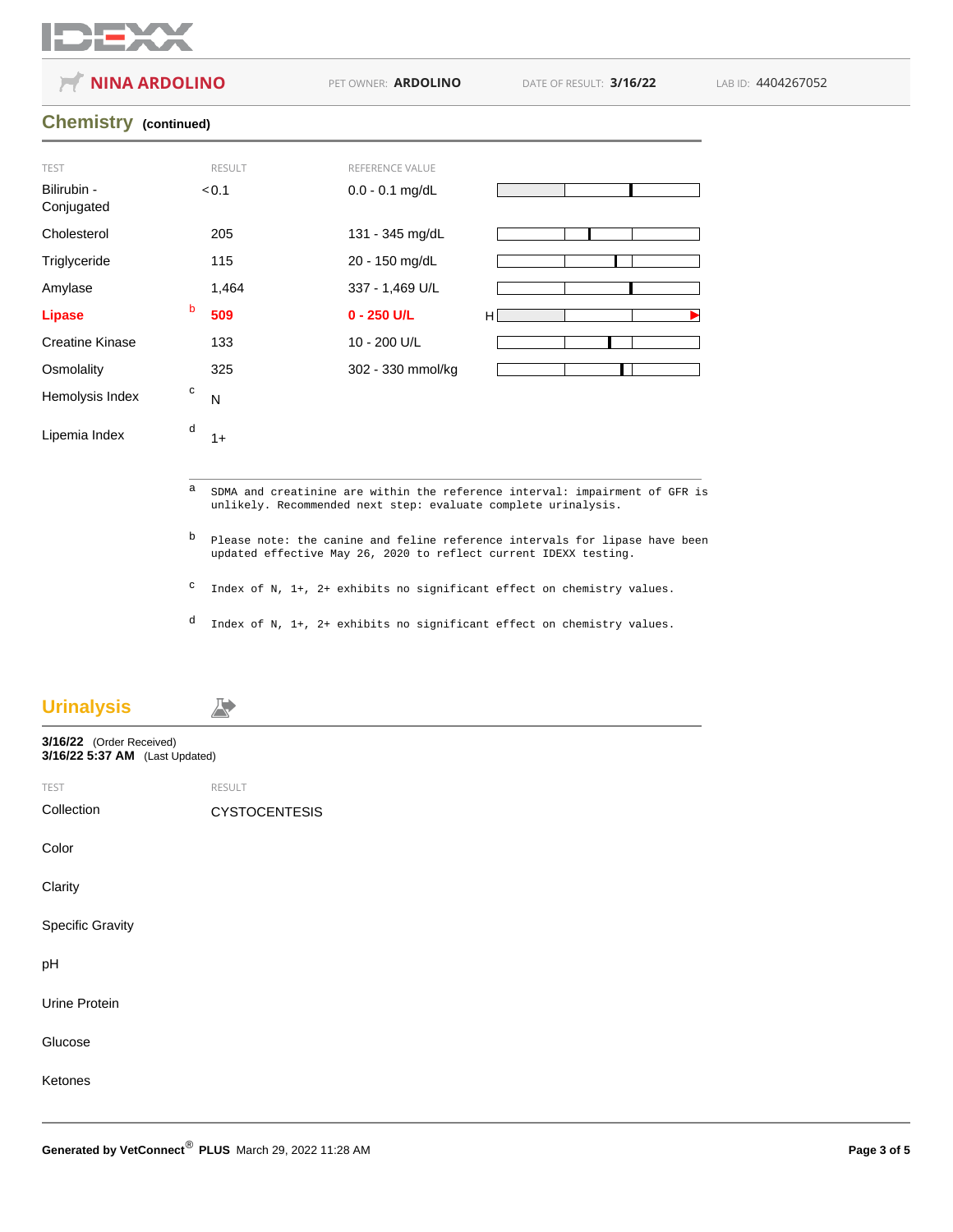

| <b>NINA ARDOLINO</b>          |        | PET OWNER: ARDOLINO | DATE OF RESULT: 3/16/22 | LAB ID: 4404267052 |
|-------------------------------|--------|---------------------|-------------------------|--------------------|
| <b>Urinalysis</b> (continued) |        |                     |                         |                    |
| TEST<br>Blood /<br>Hemoglobin | RESULT |                     |                         |                    |
| Bilirubin                     |        |                     |                         |                    |
| Urobilinogen                  |        |                     |                         |                    |
| White Blood<br>Cells          |        |                     |                         |                    |
| Red Blood Cells               |        |                     |                         |                    |
| Bacteria                      |        |                     |                         |                    |
| <b>Epithelial Cells</b>       |        |                     |                         |                    |
| Mucus                         |        |                     |                         |                    |
| Casts                         |        |                     |                         |                    |
| Crystals                      |        |                     |                         |                    |
|                               |        |                     |                         |                    |

| <b>Endocrinology</b>                                       |   |                 |                                                                                                                                                                                                                                                                                                                                                                                                                                                                                                                              |  |  |
|------------------------------------------------------------|---|-----------------|------------------------------------------------------------------------------------------------------------------------------------------------------------------------------------------------------------------------------------------------------------------------------------------------------------------------------------------------------------------------------------------------------------------------------------------------------------------------------------------------------------------------------|--|--|
| 3/16/22 (Order Received)<br>3/16/22 5:37 AM (Last Updated) |   |                 |                                                                                                                                                                                                                                                                                                                                                                                                                                                                                                                              |  |  |
| <b>TEST</b>                                                |   | <b>RESULT</b>   | REFERENCE VALUE                                                                                                                                                                                                                                                                                                                                                                                                                                                                                                              |  |  |
| Total T4                                                   | a | 1.0             | $1.0 - 4.0$ $\mu$ g/dL                                                                                                                                                                                                                                                                                                                                                                                                                                                                                                       |  |  |
|                                                            | а |                 | Dogs with no clinical signs of hypothyroidism and results within the<br>reference interval are likely euthyroid. Occasionally, hypothyroid dogs can<br>have a low normal T4 $(1-2 \text{ ug}/dL)$ . Hypothyroidism may be further assessed in<br>these dogs by adding a free T4 and canine TSH. For dogs on thyroid<br>supplement, recommended therapeutic levels are 2.1-5.4 ug/dL. If this sample<br>was drawn 4-6 hours post-pill in a dog on thyroid supplement, a low normal T4<br>suggests inadequate supplementation. |  |  |
| <b>Serology</b>                                            |   |                 |                                                                                                                                                                                                                                                                                                                                                                                                                                                                                                                              |  |  |
| 3/16/22 (Order Received)<br>3/16/22 5:37 AM (Last Updated) |   |                 |                                                                                                                                                                                                                                                                                                                                                                                                                                                                                                                              |  |  |
| <b>TEST</b>                                                |   | <b>RESULT</b>   |                                                                                                                                                                                                                                                                                                                                                                                                                                                                                                                              |  |  |
| Heartworm<br>Antigen by<br><b>ELISA</b>                    | a | <b>NEGATIVE</b> |                                                                                                                                                                                                                                                                                                                                                                                                                                                                                                                              |  |  |
|                                                            |   |                 |                                                                                                                                                                                                                                                                                                                                                                                                                                                                                                                              |  |  |

■